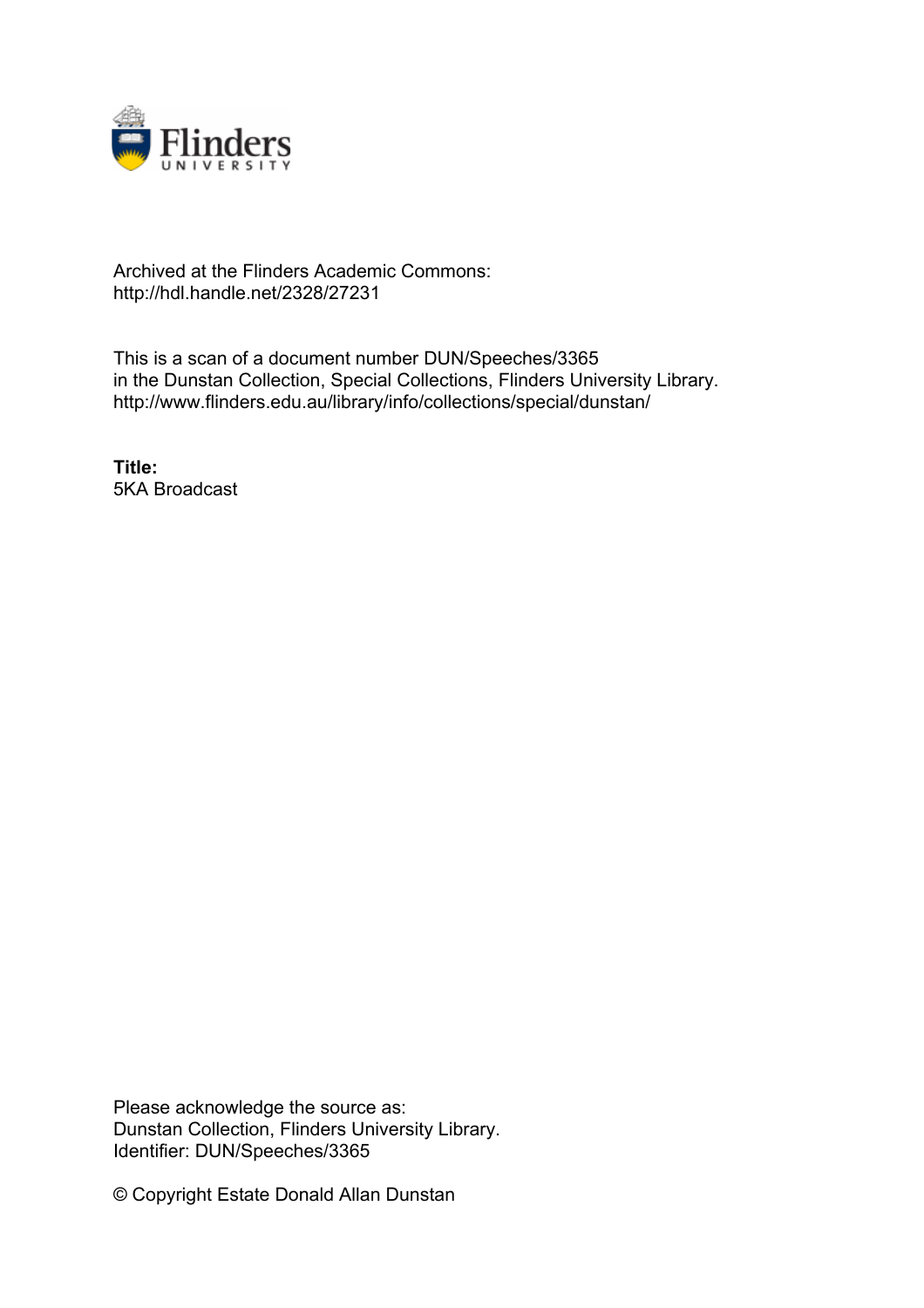$\mathtt{A_oI_oP_o}$ 

Good Evening.

The Covernment is very strengly of the view that action must be taken in South Australia so that Courts of Summary Jur-1ediction not only are but also appear to be completely independent of the prosecution. Over the years Hagistrates who are senior Magietratos in the Adolaide Court of Summary Juriodiction have spoken of this patter. It is particularly unfortunate that the senior Pagistrato in that Court is entitled the Police Magistrate and his Court is spoken of as the Police Court. When he occupied that position Mr. Muirhead protested of the use of the names Police Magistrate and Police Court and on his retirement Mr. Clark S.M.. who like Mr. Muirhead held the position of Police Magistrate for many yoars with great distinction, protested about this title. Mr. Clark then said "Theos Courts are generally spoken of as the Adolaido Police Court, as a matter of fact there is no such thing as a Police Court. The real name of this Court is the Adelaide Court of Summary Jurisdiction. I think it a great pity that the ndno of Police Court persists because the name tends to give the inpression that it is run by the Police which, of course, is not the case. In London they had the same trouble as what was known as the Police Court became the Magistrate's Court. I have always striven" said Hr. Clark "to avoid suggestion that the Court is prejudiced in favour of the Folice and even inciet on using my own car rather than a police car, at my own expense of course, to go to a remand at the Adelaide Hospital or to view the lockers in que. The title of Police Magistrate is also in these modern days misleading for the same reason and I know that the expression Police Magietrato holes the same view".

It will bo a policy of the Covernment to alter the title of Police Magistrate to one more befitting his position and the Court of Summary Jurisdiction will not be known as the Police Court. In the long range the Covernment proposes to take yet another atop which will assist the public view of the nature of these courts which the Magistrate holds so desirable. These days the orderlice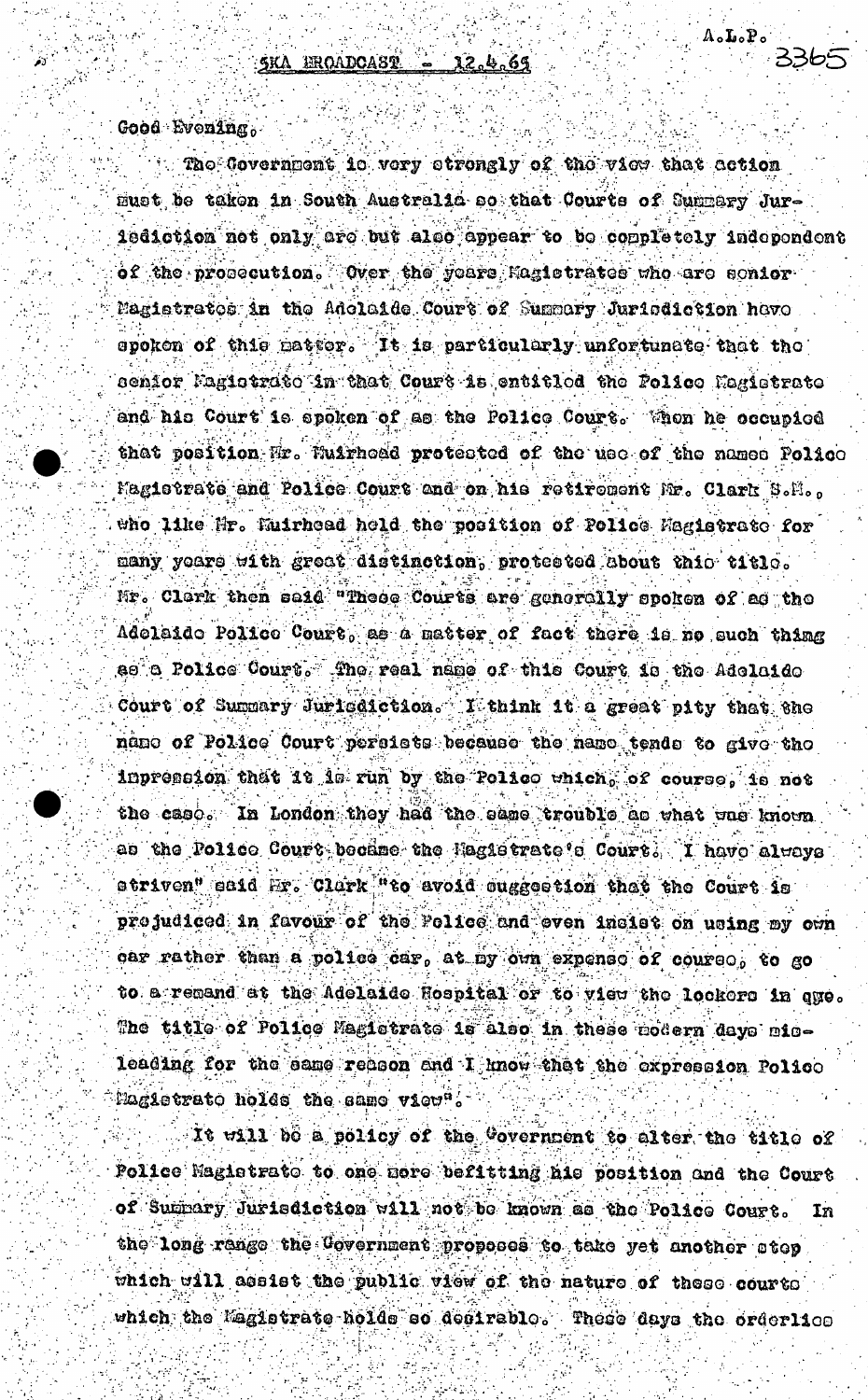at Courts of Summary Jurisdiction are, unavoidably, Police Officers. This takes the time of Police Officers from proper Police duty which is inadvisable in view of the fact that the Police Force is chort staffed and also gives a wrong view of the nature of the Court.

 $\sim 2.5$ 

In the near future the office of Sherriff will be separated from that of Controller of Gaols and Prisons. The Sherriff, proporly spoaking, is a Court Officer and his Department will be extended to provide Court orderlies so that there is a clear separation between the duties of the Police Force in the investigation, prevention and prosecution of crime and the administration of the Court, which must independently investigate the evidence placed before then by the prosecution and the defence. There remains, of course, the problem of etarting Courts in country areas where in 1999 small towns the Government has had to rely on Folice Officers acting not only as Court orderlies but also as Clerks of Court.

In some other States alternative administrative arrangements have been made and while the change in South Augeralia can't be precipitated the Government is examining ways and means of making a change in accordance with the general view of policy which I have mentioned tonight.

In administration of Courts of Summary Jurisdiction waluable assistance has been given for many years in South Australia by Juotices of the Peace who act as Honorary Hagistrates. It is. however, quite clear that for the proper administration of justice those who act as Honorary Magistrates mould have some special training and experience beyond that of the average distinguished laymon who is made a Justice of the Peace. In other countries there is a provicion that a certain number of Justices who are specially trained and experienced in Court work will be Justices of the Quorum and their duties will be those of presiding at Courts of Summary Juricdiction. in those cases which do not require the services of a Special Fagictrat There are many Judtices who would be charged soley with the dutics of witnoscing cathe and formal documents a duty which forms the major